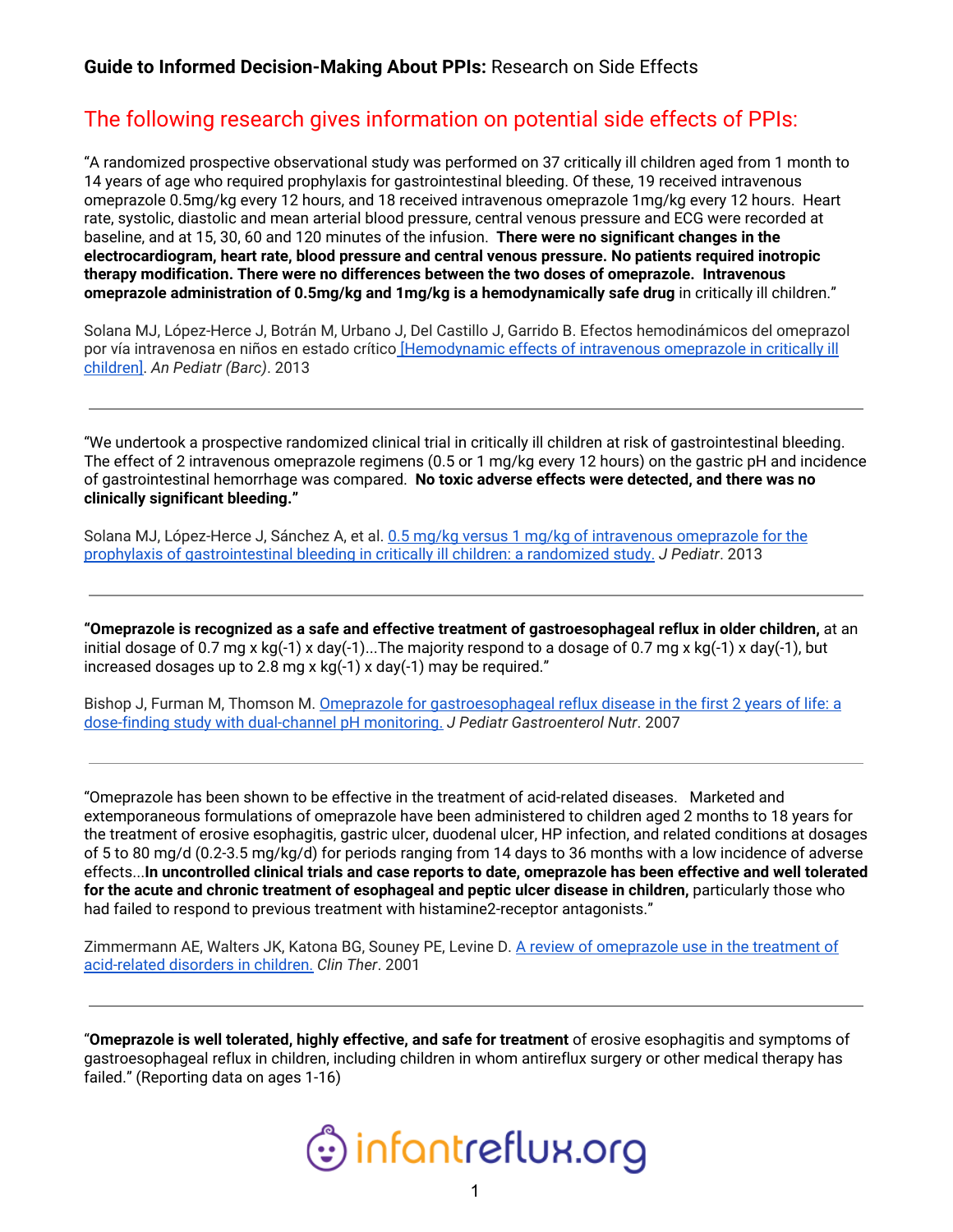Hassall E, Israel D, Shepherd R, et al. [Omeprazole](https://pubmed.ncbi.nlm.nih.gov/11113836-omeprazole-for-treatment-of-chronic-erosive-esophagitis-in-children-a-multicenter-study-of-efficacy-safety-tolerability-and-dose-requirements-international-pediatric-omeprazole-study-group/) for treatment of chronic erosive esophagitis in children: a multicenter study of efficacy, safety, tolerability and dose [requirements.](https://pubmed.ncbi.nlm.nih.gov/11113836-omeprazole-for-treatment-of-chronic-erosive-esophagitis-in-children-a-multicenter-study-of-efficacy-safety-tolerability-and-dose-requirements-international-pediatric-omeprazole-study-group/) International Pediatric Omeprazole Study Group. *J Pediatr*. 2000

"Clinical manifestations of GOR in children range from regurgitation, food refusal, irritability, failure to thrive, hematemesis, wheezing and aspiration pneumonia, apnoea and apparent life threatening events in infants to clinically silent reflux...**Omeprazole has been shown to be effective in treating GOR-esophagitis resistant to H2 antagonist therapy even in high risk patients."**

Sandhu BK, Sawczenko A. [Gastroesophageal](https://pubmed.ncbi.nlm.nih.gov/11132470-gastroesophageal-reflux-in-children/) reflux in children. *Indian J Pediatr*. 1999

"Following failure of conventional therapy for reflux oesophagitis, 15 children were treated with omeprazole 20 mg daily for a period of up to three months initially...**No complications from the use of omeprazole were recorded and some children have continued long-term treatment."**

Martin PB, Imong SM, Krischer J, Noblett HR, Sandhu BK. The use of omeprazole for resistant [oesophagitis](https://pubmed.ncbi.nlm.nih.gov/8877348-the-use-of-omeprazole-for-resistant-oesophagitis-in-children/) in [children.](https://pubmed.ncbi.nlm.nih.gov/8877348-the-use-of-omeprazole-for-resistant-oesophagitis-in-children/) *Eur J Pediatr Surg*. 1996

"As reported previously, our results suggest that omeprazole fails to prevent the morphological transition of parietal cells to an actively secreting phase, although it strongly inhibits acid secretion. **There were no adverse morphological changes in mitochondria and nuclei in any of the groups. Moreover, if omeprazole is** administered at a pharmacologically effective dosage for a short period of time, it may not have serious effects **on the ultrastructure of human parietal cells."**

Kato S, Fujii T, Nakano K, Naganuma H, Nakagawa H. The effects of omeprazole on the [ultrastructure](https://pubmed.ncbi.nlm.nih.gov/7965485-the-effects-of-omeprazole-on-the-ultrastructure-of-gastric-parietal-cells/) of gastric [parietal](https://pubmed.ncbi.nlm.nih.gov/7965485-the-effects-of-omeprazole-on-the-ultrastructure-of-gastric-parietal-cells/) cells. *J Pediatr Gastroenterol Nutr*. 1994

"Many of the studies considered had significant methodological flaws, although based on available evidence the following statements can be made. **For infant GERD, ranitidine and omeprazole and probably lansoprazole are safe and effective medications, which promote symptomatic relief, and endoscopic and histological healing of esophagitis.** There is less evidence to support the use of domperidone or metoclopramide. More evidence is needed before other anti-reflux medications can be recommended. The largest evidence base supports the early use of H(2) receptor antagonists or proton pump inhibitors."

Tighe MP, Afzal NA, Bevan A, Beattie RM. Current pharmacological management of [gastro-esophageal](https://pubmed.ncbi.nlm.nih.gov/19445547-current-pharmacological-management-of-gastro-esophageal-reflux-in-children-an-evidence-based-systematic-review/) reflux in children: an [evidence-based](https://pubmed.ncbi.nlm.nih.gov/19445547-current-pharmacological-management-of-gastro-esophageal-reflux-in-children-an-evidence-based-systematic-review/) systematic review. *Paediatr Drugs*. 2009

**"Oral treatment with esomeprazole 0.25 mg/kg and 1 mg/kg was well tolerated** and provided dose-related acid suppression, dose-related exposure to esomeprazole, and decreased esophageal acid exposure in infants 1-24 months old with GERD."

Omari T, Davidson G, Bondarov P, Nauclér E, Nilsson C, Lundborg P. [Pharmacokinetics](https://pubmed.ncbi.nlm.nih.gov/26422094-pharmacokinetics-and-acid-suppressive-effects-of-esomeprazole-in-infants-1-24-months-old-with-symptoms-of-gastroesophageal-reflux-disease/) and acid-suppressive effects of esomeprazole in infants 1-24 months old with symptoms of [gastroesophageal](https://pubmed.ncbi.nlm.nih.gov/26422094-pharmacokinetics-and-acid-suppressive-effects-of-esomeprazole-in-infants-1-24-months-old-with-symptoms-of-gastroesophageal-reflux-disease/) reflux disease. *J Pediatr Gastroenterol Nutr*. 2007

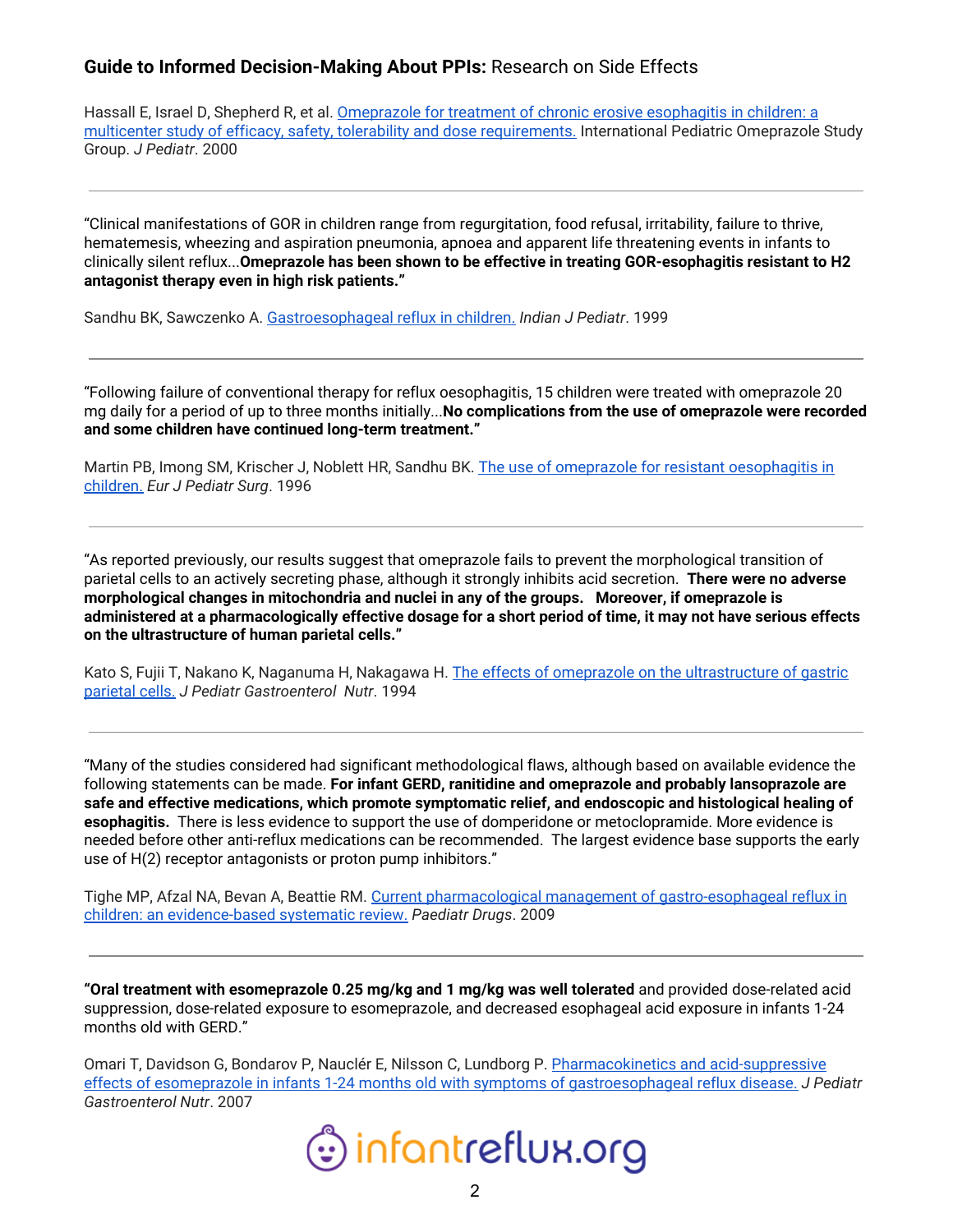"Gastroesophageal reflux, common in infants, usually resolves spontaneously by 12 to 18 months. Gastroesophageal reflux disease (GERD) contributes to certain respiratory symptoms, but is reported to be due to other causal diseases, such as tracheolaryngeal anomaly, congenital esophageal hiatal hernia, and cerebral palsy, in pediatric patients. Their case histories (much belching and hiccups) and findings for the posterior glottitis, etc., suggested that symptoms might be induced by GERD, but, barium esophagography and esophagoscopy provided no conclusive proof. We could not monitor their ph because of the excessive physical and psychological stress involved. **After therapeutic trials with a proton pump inhibitor (lansoprazole 10-15 mg) for 8 weeks, all had recovered almost completely without side effects."**

Saigusa H, Niimi S, Saigusa U, Yagi T. Laryngeal Manifestations of [Gastroesophageal](https://pubmed.ncbi.nlm.nih.gov/11710151-laryngeal-manifestations-of-gastroesophageal-reflux-disease-gerd-in-pediatric-patients-the-usefulness-of-therapeutic-proton-pump-inhibitor-ppi-trials/) Reflux Disease GERD in Pediatric Patients the Usefulness of [Therapeutic](https://pubmed.ncbi.nlm.nih.gov/11710151-laryngeal-manifestations-of-gastroesophageal-reflux-disease-gerd-in-pediatric-patients-the-usefulness-of-therapeutic-proton-pump-inhibitor-ppi-trials/) Proton Pump Inhibitor PPI Trials. *Nihon Jibiinkoka Gakkai Kaiho*. 2001

"This prospective study enrolled children with EoE and histological remission to an 8-week esomeprazole trial (1 mg/kg/dose, twice daily). Esomeprazole was maintained at 1 mg/kg/day for 1 year. Fifty-seven children were included...Forty-nine children (86%) remained asymptomatic...**Mild and transient side effects without requiring PPI avoidance were observed in 5 children."**

Gutiérrez-Junquera C, Fernández-Fernández S, Cilleruelo ML, et al. Long-term [Treatment](https://pubmed.ncbi.nlm.nih.gov/29509636-long-term-treatment-with-proton-pump-inhibitors-is-effective-in-children-with-eosinophilic-esophagitis/) With Proton Pump Inhibitors Is Effective in Children With Eosinophilic [Esophagitis.](https://pubmed.ncbi.nlm.nih.gov/29509636-long-term-treatment-with-proton-pump-inhibitors-is-effective-in-children-with-eosinophilic-esophagitis/) *J Pediatr Gastroenterol Nutr*. 2018

**"There is no causal association between treatment with esomeprazole and the occurrence of community-acquired respiratory tract infections,** including pneumonia."

Estborn L, Joelson S. Frequency and time to onset of [community-acquired](https://pubmed.ncbi.nlm.nih.gov/26147295-frequency-and-time-to-onset-of-community-acquired-respiratory-tract-infections-in-patients-receiving-esomeprazole-a-retrospective-analysis-of-patient-level-data-in-placebo-controlled-studies/) respiratory tract infections in patients receiving esomeprazole: a retrospective analysis of patient-level data in [placebo-controlled](https://pubmed.ncbi.nlm.nih.gov/26147295-frequency-and-time-to-onset-of-community-acquired-respiratory-tract-infections-in-patients-receiving-esomeprazole-a-retrospective-analysis-of-patient-level-data-in-placebo-controlled-studies/) studies. *Aliment Pharmacol Ther*. 2015

"In otherwise healthy community-dwelling infants, current use of a PPI does not appear to increase the risk of **CAP[Community-Acquired Pneumonia] or other LRTIs [Lower Respiratory Tract Infections]."**

Blank ML, Parkin L, Zeng J, Barson D. Proton Pump Inhibitors and Infant [Pneumonia/Other](https://pubmed.ncbi.nlm.nih.gov/29601438-proton-pump-inhibitors-and-infant-pneumoniaother-lower-respiratory-tract-infections-national-nested-case-control-study/) Lower Respiratory Tract Infections: National Nested [Case-control](https://pubmed.ncbi.nlm.nih.gov/29601438-proton-pump-inhibitors-and-infant-pneumoniaother-lower-respiratory-tract-infections-national-nested-case-control-study/) Study. *J Pediatr Gastroenterol Nutr*. 2018

#### **"Prolonged treatment of pediatric patients with PPIs has not caused cancer or significant abnormalities."**

Ward RM, Kearns GL. Proton pump inhibitors in pediatrics : mechanism of action, [pharmacokinetics,](https://pubmed.ncbi.nlm.nih.gov/23512128-proton-pump-inhibitors-in-pediatrics-mechanism-of-action-pharmacokinetics-pharmacogenetics-and-pharmacodynamics/) pharmacogenetics, and [pharmacodynamics.](https://pubmed.ncbi.nlm.nih.gov/23512128-proton-pump-inhibitors-in-pediatrics-mechanism-of-action-pharmacokinetics-pharmacogenetics-and-pharmacodynamics/) *Paediatr Drugs*. 2013

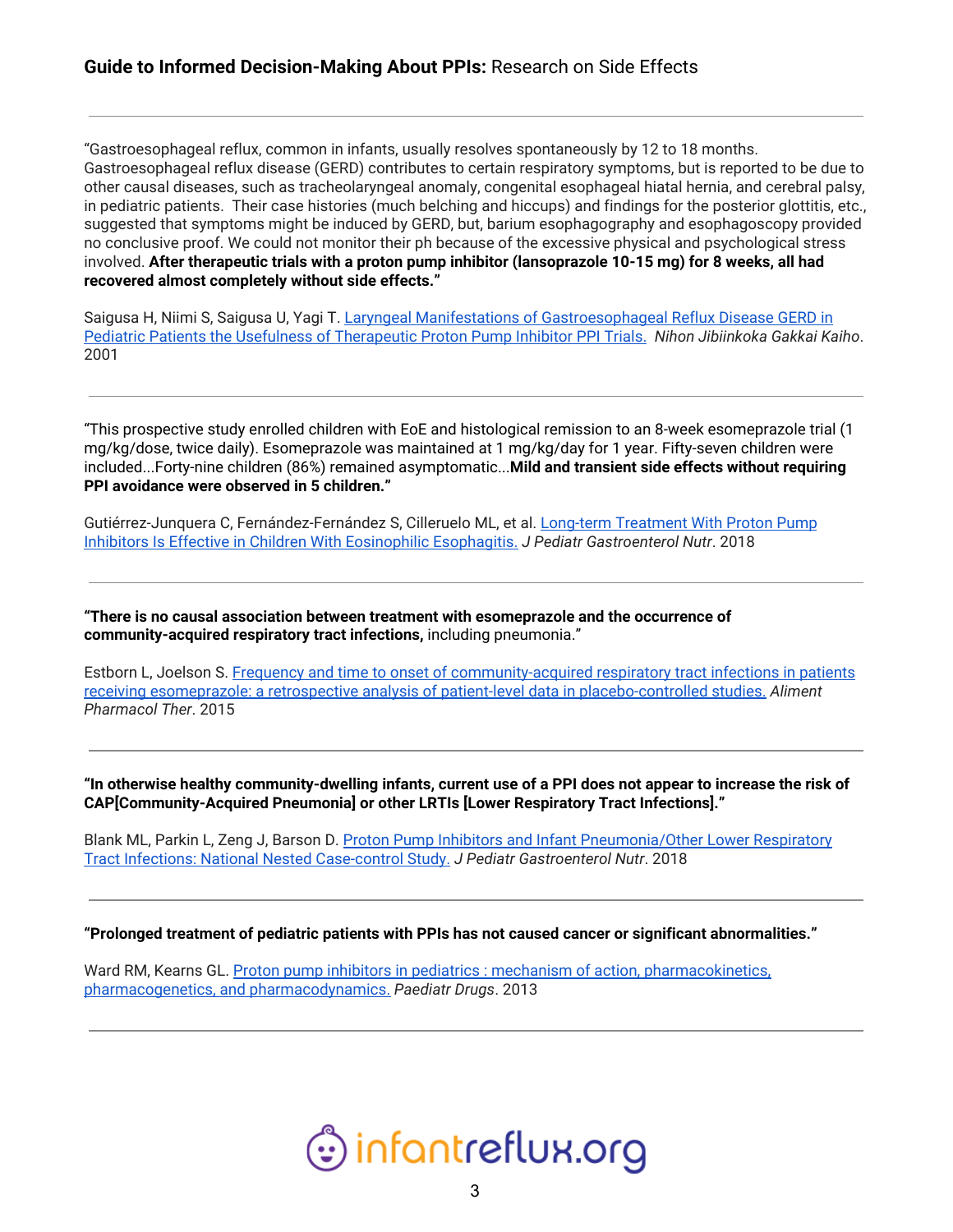"Patients were initially given omeprazole at 10 to 20 mg; the dose was titrated upward until results of a subsequent 24-hour intraesophageal pH study was normal. Symptoms and signs abated and evidence of esophagitis diminished in all patients. Omeprazole was given for periods of 5.5 to 26 months (mean, 12.2 months). The effective total dose was 20 to 40 mg (0.7 to 3.3 mg/kg) in 11 patients, 10 mg (0.7 mg/kg) in 1 patient, and 60 mg (1.9 to 2.4 mg/kg) in 3 patients. The dosage range was 0.7 to 3.3 to mg/kg per day (mean, 1.9 mg/kg). **Omeprazole appears to be safe for short-term use, but further studies are needed to assess long-term safety because the significance of chronically elevated gastrin levels in children is unknown."**

Gunasekaran TS, Hassall EG. Efficacy and safety of omeprazole for severe [gastroesophageal](https://pubmed.ncbi.nlm.nih.gov/8320610-efficacy-and-safety-of-omeprazole-for-severe-gastroesophageal-reflux-in-children/) reflux in children. *J Pediatr*. 1993

**"Lansoprazole was generally well tolerated in children and adolescents, with the most common treatment-related adverse events being gastrointestinal events and headache."**

Croom KF, Scott LJ. Lansoprazole: in the treatment of [gastro-oesophageal](https://pubmed.ncbi.nlm.nih.gov/16225368-lansoprazole-in-the-treatment-of-gastro-oesophageal-reflux-disease-in-children-and-adolescents/) reflux disease in children and [adolescents.](https://pubmed.ncbi.nlm.nih.gov/16225368-lansoprazole-in-the-treatment-of-gastro-oesophageal-reflux-disease-in-children-and-adolescents/) *Drugs*. 2005

"Forty children (age range, 18 days-14 years) with gastric acid-related disorders entered an open study and received lansoprazole in a single dose of 17 mg. m(-2) (group A) or in multiple doses (17 mg. m(-2) per day) for 7 to 14 days (group B)... **Lansoprazole was well tolerated in children."**

Tran A, Rey E, Pons G, et al. [Pharmacokinetic-pharmacodynamic](https://pubmed.ncbi.nlm.nih.gov/12011821-pharmacokinetic-pharmacodynamic-study-of-oral-lansoprazole-in-children/) study of oral lansoprazole in children. *Clin Pharmacol Ther*. 2002

"Infants with symptom improvement were randomized to esomeprazole...**Esomeprazole was well tolerated."**

Winter H, Gunasekaran T, Tolia V, Gottrand F, Barker PN, Illueca M. [Esomeprazole](https://pubmed.ncbi.nlm.nih.gov/26422097-esomeprazole-for-the-treatment-of-gerd-in-infants-ages-1-11-months/) for the Treatment of GERD in Infants Ages 1-11 [Months.](https://pubmed.ncbi.nlm.nih.gov/26422097-esomeprazole-for-the-treatment-of-gerd-in-infants-ages-1-11-months/) *J Pediatr Gastroenterol Nutr*. 2015

"The mean number of acid reflux episodes of >5 minutes duration decreased from 6 at baseline to 3 and 2 with esomeprazole 0.25 mg/kg and 1 mg/kg, respectively. **Both esomeprazole dosages were well tolerated."**

Omari T, Davidson G, Bondarov P, Nauclér E, Nilsson C, Lundborg P. [Pharmacokinetics](https://pubmed.ncbi.nlm.nih.gov/26422094-pharmacokinetics-and-acid-suppressive-effects-of-esomeprazole-in-infants-1-24-months-old-with-symptoms-of-gastroesophageal-reflux-disease/) and Acid-suppressive Effects of Esomeprazole in Infants 1-24 Months Old With Symptoms of [Gastroesophageal](https://pubmed.ncbi.nlm.nih.gov/26422094-pharmacokinetics-and-acid-suppressive-effects-of-esomeprazole-in-infants-1-24-months-old-with-symptoms-of-gastroesophageal-reflux-disease/) Reflux Disease. *J Pediatr Gastroenterol Nutr*. 2015

"In children ages 1 to 11 years with endoscopically proven GERD, **esomeprazole** (at daily doses of 5, 10, or 20 mg) **was generally well tolerated."**

Gilger MA, Tolia V, Vandenplas Y, Youssef NN, Traxler B, Illueca M. Safety and Tolerability of [Esomeprazole](https://pubmed.ncbi.nlm.nih.gov/26422093-safety-and-tolerability-of-esomeprazole-in-children-with-gastroesophageal-reflux-disease/) in Children With [Gastroesophageal](https://pubmed.ncbi.nlm.nih.gov/26422093-safety-and-tolerability-of-esomeprazole-in-children-with-gastroesophageal-reflux-disease/) Reflux Disease. *J Pediatr Gastroenterol Nutr*. 2015

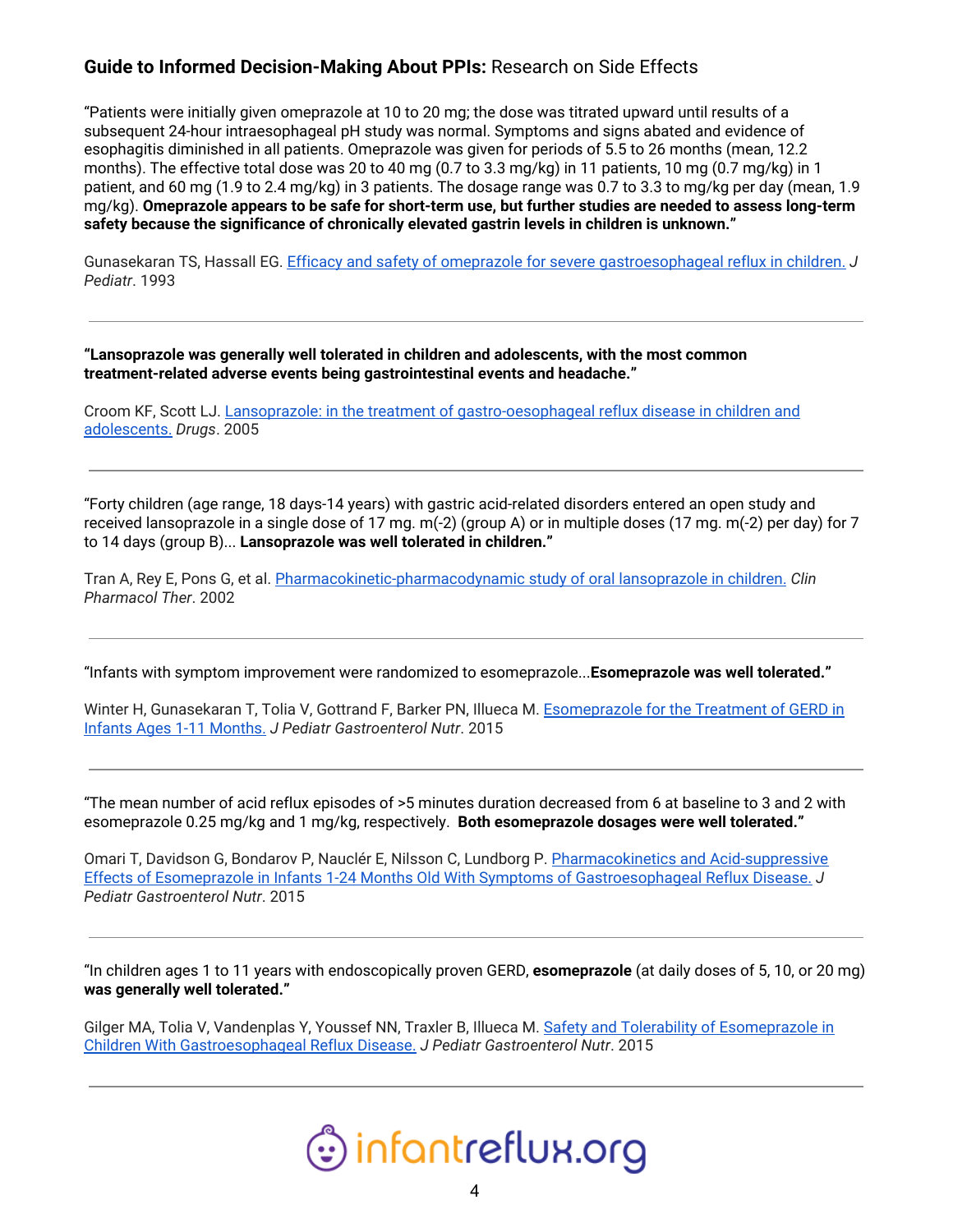"In this randomized, double-blind, placebo-controlled multicenter study, neonates (premature to 1 month corrected age; n = 52) with signs and symptoms of GERD received esomeprazole 0.5 mg/kg or placebo once daily for up to 14 days. **Esomeprazole was well tolerated** and reduced esophageal acid exposure and the number of acidic reflux events in neonates."

Davidson G, Wenzl TG, Thomson M, et al. Efficacy and safety of once-daily [esomeprazole](https://pubmed.ncbi.nlm.nih.gov/23800403-efficacy-and-safety-of-once-daily-esomeprazole-for-the-treatment-of-gastroesophageal-reflux-disease-in-neonatal-patients/) for the treatment of [gastroesophageal](https://pubmed.ncbi.nlm.nih.gov/23800403-efficacy-and-safety-of-once-daily-esomeprazole-for-the-treatment-of-gastroesophageal-reflux-disease-in-neonatal-patients/) reflux disease in neonatal patients. *J Pediatr*. 2013

"Remission of erosive oesophagitis is maintained with omeprazole treatment for at least 21 months in most children aged 1-16 years, and **the drug is well tolerated**.To maintain remission, some 60% of patients require more than half the dose required for healing. In children with GERD-predisposing conditions, GERD is often chronic and relapsing, and requires long-term management."

Hassall E, Shepherd R, Koletzko S, Radke M, Henderson C, Lundborg P. Long-term [maintenance](https://pubmed.ncbi.nlm.nih.gov/22176465-long-term-maintenance-treatment-with-omeprazole-in-children-with-healed-erosive-oesophagitis-a-prospective-study/) treatment with omeprazole in children with healed erosive [oesophagitis:](https://pubmed.ncbi.nlm.nih.gov/22176465-long-term-maintenance-treatment-with-omeprazole-in-children-with-healed-erosive-oesophagitis-a-prospective-study/) a prospective study. *Aliment Pharmacol Ther*. 2012

"Patient databases were screened for long-term PPI use, defined as more than 9 months of continuous prescription, between 1989 and 2004. The median duration of PPI use in the 166 patients in the study group was 3 years (range, 0.75 to 11.25 years). Omeprazole was used in 90% of the patients; lansoprazole, in 7%. **Six** adverse reactions seen in 4 patients were potentially related to PPI (nausea and diarrhea, skin rash, agitation, **and irritability).** Children with underlying GERD-predisposing disorders compose the majority of long-term PPI users. **Few adverse reactions to these drugs occur, and discontinuation of the drug is seldom indicated. These** preliminary data suggest that PPIs may be efficacious and safe for continuous use for up to 11 years' duration **in children."**

Hassall E, Kerr W, El-Serag HB. [Characteristics](https://pubmed.ncbi.nlm.nih.gov/17307542-characteristics-of-children-receiving-proton-pump-inhibitors-continuously-for-up-to-11-years-duration/) of children receiving proton pump inhibitors continuously for up to 11 years [duration.](https://pubmed.ncbi.nlm.nih.gov/17307542-characteristics-of-children-receiving-proton-pump-inhibitors-continuously-for-up-to-11-years-duration/) *J Pediatr*. 2007

"Gastroesophageal reflux disease (GERD) has a prevalence of 10% to 20% in the pediatric population...Omeprazole is the elective drug for a proper treatment...**No adverse events were observed in infants** and the suspension flavor was palatable...The taste of the solution was well accepted by all the babies, which is **a very important finding for this age group.**"

Orsi M, Donato G, Busoni V, Naisberg G, Caruso N. Eficacia acidosupresora del omeprazol en polvo en lactantes con reflujo gastroesofágico. Estudio piloto [Gastric acid [suppression](https://pubmed.ncbi.nlm.nih.gov/21894724-gastric-acid-suppression-of-a-new-oral-powder-omeprazole-suspension-for-infants-with-gastroesophageal-reflux-disease-a-pilot-study/) of a new oral powder omeprazole suspension for infants with [gastroesophageal](https://pubmed.ncbi.nlm.nih.gov/21894724-gastric-acid-suppression-of-a-new-oral-powder-omeprazole-suspension-for-infants-with-gastroesophageal-reflux-disease-a-pilot-study/) reflux disease. A pilot study]. *Acta Gastroenterol Latinoam*. 2011

"The effect of PPIs on this developing microbiome has never been studied...In this prospective longitudinal study 12 infants with proven GERD received oral PPIs for a mean period of 18 weeks (range 8-44). Stool samples were collected before ("before PPI") and 4 weeks after initiation of PPI therapy ("on PPI"). A third sample was obtained 4 weeks after PPI discontinuation ("after PPI")...**PPI treatment has only minor effects on the fecal microbiome. After discontinuation of PPI treatment the fecal microbiome correlated to patients' age and nutrition."**

Castellani C, Singer G, Kashofer K, et al. The Influence of Proton Pump Inhibitors on the Fecal [Microbiome](https://pubmed.ncbi.nlm.nih.gov/29075620-the-influence-of-proton-pump-inhibitors-on-the-fecal-microbiome-of-infants-with-gastroesophageal-reflux-a-prospective-longitudinal-interventional-study/) of Infants with [Gastroesophageal](https://pubmed.ncbi.nlm.nih.gov/29075620-the-influence-of-proton-pump-inhibitors-on-the-fecal-microbiome-of-infants-with-gastroesophageal-reflux-a-prospective-longitudinal-interventional-study/) Reflux-A Prospective Longitudinal Interventional Study. *Front Cell Infect Microbiol*. 2017

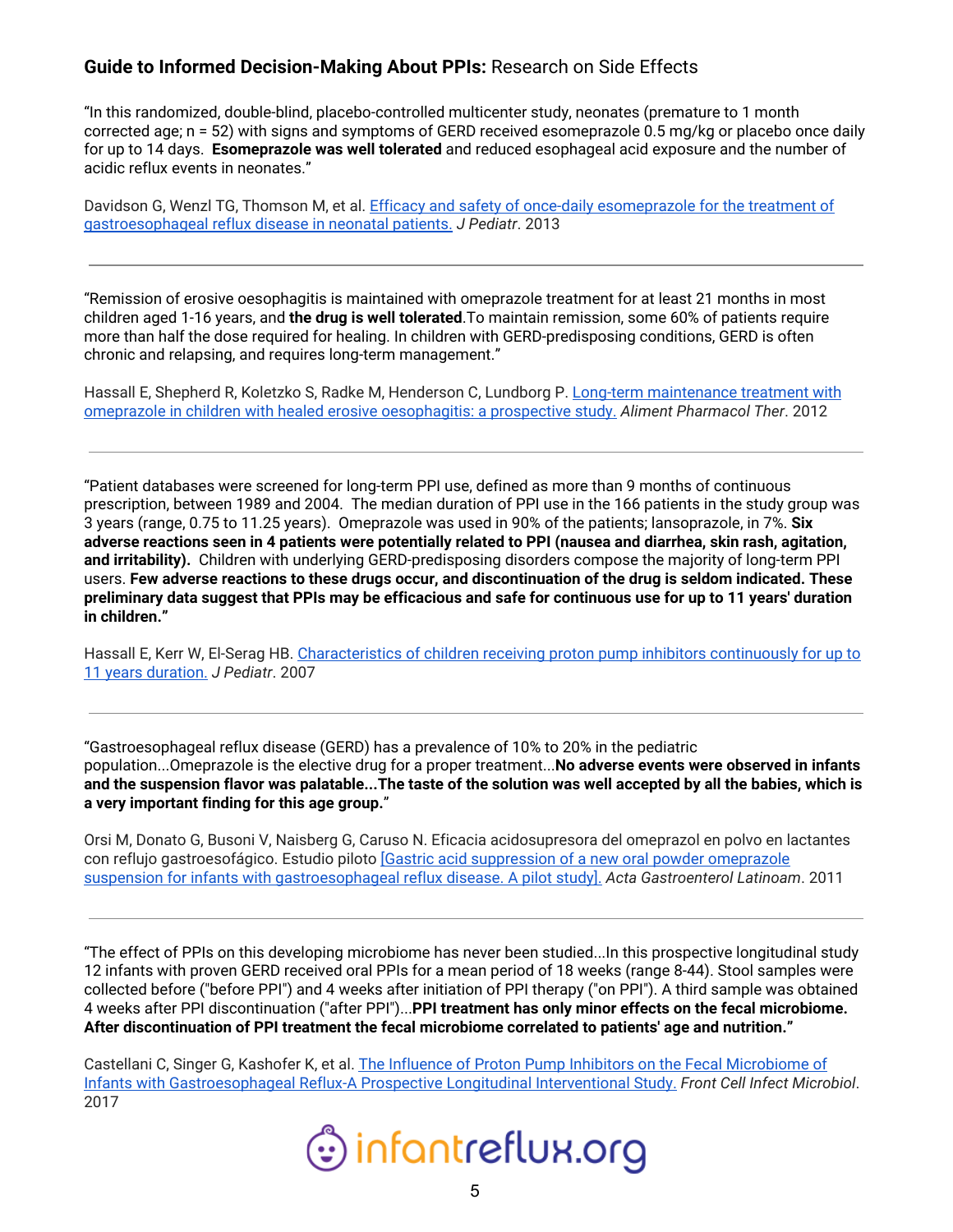"The results of this small study suggest that, in children aged 1 to 11 years who had GERD, the PK properties of esomeprazole may be both dose and age dependent and that younger children might have a more rapid metabolism of esomeprazole per kilogram of body weight compared with older children. **Esomeprazole was well tolerated at doses of 5, 10, and 20 mg in the pediatric patients studied."**

Zhao J, Li J, Hamer-Maansson JE, et al. [Pharmacokinetic](https://pubmed.ncbi.nlm.nih.gov/17213007-pharmacokinetic-properties-of-esomeprazole-in-children-aged-1-to-11-years-with-symptoms-of-gastroesophageal-reflux-disease-a-randomized-open-label-study/) properties of esomeprazole in children aged 1 to 11 years with symptoms of [gastroesophageal](https://pubmed.ncbi.nlm.nih.gov/17213007-pharmacokinetic-properties-of-esomeprazole-in-children-aged-1-to-11-years-with-symptoms-of-gastroesophageal-reflux-disease-a-randomized-open-label-study/) reflux disease: a randomized, open-label study. *Clin Ther*. 2006

"Most patients who had any upper gastrointestinal symptoms at baseline were asymptomatic at the end of the study. Thirty-three patients (66%) reported ≥1 adverse events, including three patients who reported serious adverse events not judged to be causally related to esomeprazole. Conclusions: **Oral esomeprazole, at 10 mg or** 20 mg once daily, had a similar safety, efficacy, and pharmacokinetic profile in Japanese pediatric patients to **that previously seen in adults and Caucasian children."**

Shimizu T, Nakayama Y, Ishii E, et al. Oral [esomeprazole](https://pubmed.ncbi.nlm.nih.gov/30422368-oral-esomeprazole-in-japanese-pediatric-patients-with-gastric-acid-related-disease-safety-efficacy-and-pharmacokinetics/) in Japanese pediatric patients with gastric acid-related disease: Safety, efficacy, and [pharmacokinetics.](https://pubmed.ncbi.nlm.nih.gov/30422368-oral-esomeprazole-in-japanese-pediatric-patients-with-gastric-acid-related-disease-safety-efficacy-and-pharmacokinetics/) *Pediatr Int*. 2019

"Lansoprazole, when administered on the basis of body weight in children between 1 and 11 years of age, is **safe and well-tolerated."**

Tolia V, Fitzgerald J, Hassall E, Huang B, Pilmer B, Kane R 3rd. Safety of [lansoprazole](https://pubmed.ncbi.nlm.nih.gov/12607790-safety-of-lansoprazole-in-the-treatment-of-gastroesophageal-reflux-disease-in-children/) in the treatment of [gastroesophageal](https://pubmed.ncbi.nlm.nih.gov/12607790-safety-of-lansoprazole-in-the-treatment-of-gastroesophageal-reflux-disease-in-children/) reflux disease in children. *J Pediatr Gastroenterol Nutr*. 2002

"The drug [lansoprazole] is generally well tolerated in children with GERD. In the largest study, **the most common treatment-related adverse events occurring during therapy were constipation and headache."**

Scott LJ. Lansoprazole: in the management of [gastroesophageal](https://pubmed.ncbi.nlm.nih.gov/12513106-lansoprazole-in-the-management-of-gastroesophageal-reflux-disease-in-children/) reflux disease in children. *Paediatr Drugs*. 2003

"PPI therapy is associated with higher infection rates in children with normal CYP2C19 function than in those **with increased CYP2C19 function,** highlighting this adverse effect of PPI therapy and the relevance of *CYP2C19* genotypes to PPI therapeutic decision-making."

Bernal CJ, Aka I, Carroll RJ, et al. CYP2C19 Phenotype and Risk of Proton Pump [Inhibitor-Associated](https://pubmed.ncbi.nlm.nih.gov/31699831-cyp2c19-phenotype-and-risk-of-proton-pump-inhibitor-associated-infections/) Infections. *Pediatrics*. 2019

"It could be interesting to underline that we observed an **increased incidence of intestinal and respiratory infection in otherwise healthy children** taking GA inhibitors for GERD treatment."

*[This article studied children 0-36 months who had taken PPIs and calculated the rates of respiratory and* gastrointestinal infections. Infection rates seemed to be influenced by genetics and how quickly or slowly patients' *bodies metabolize the drug.]*

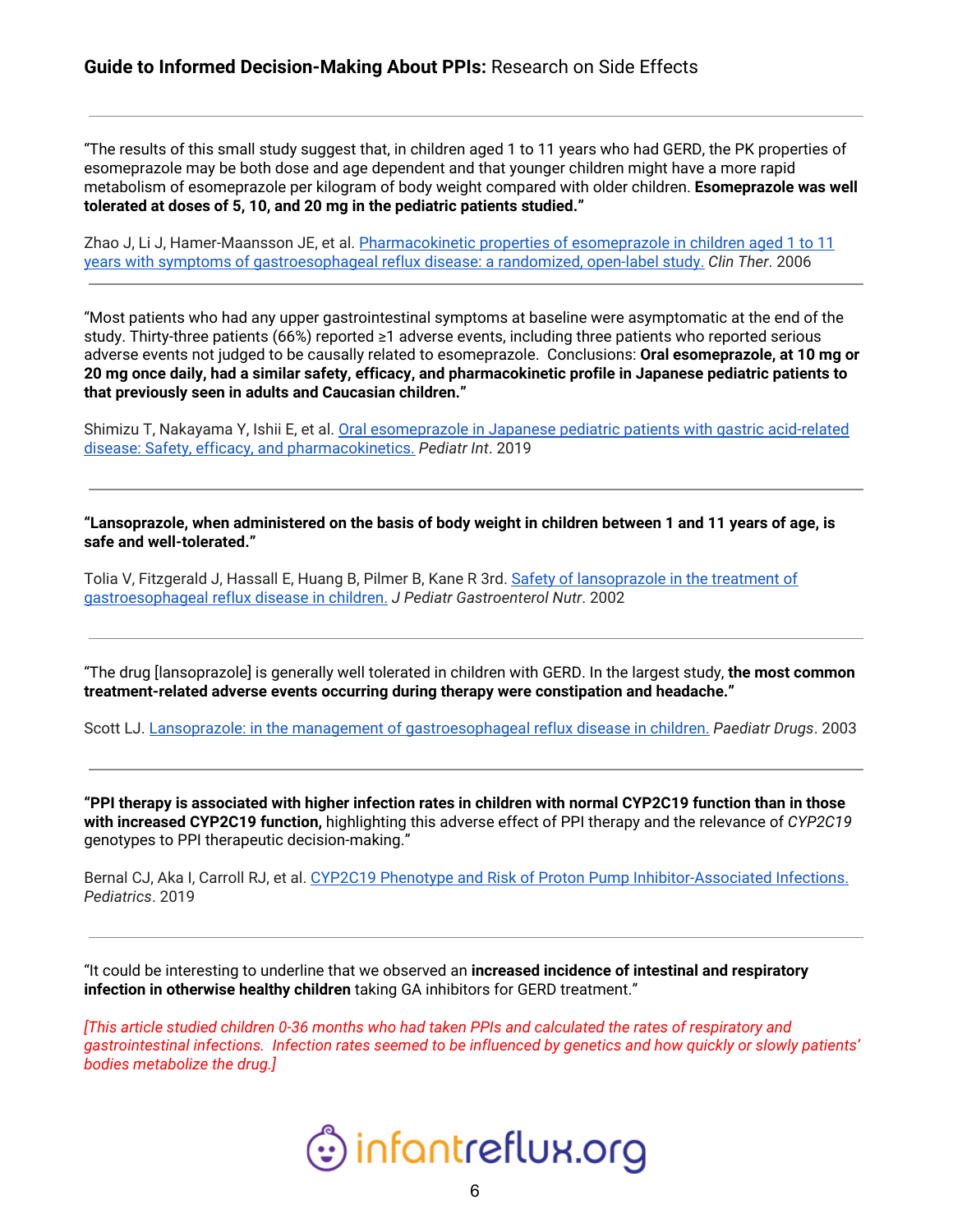Canani RB, Cirillo P, Roggero P, et al. Therapy with gastric acidity inhibitors [increases](https://pubmed.ncbi.nlm.nih.gov/16651285-therapy-with-gastric-acidity-inhibitors-increases-the-risk-of-acute-gastroenteritis-and-community-acquired-pneumonia-in-children/) the risk of acute gastroenteritis and [community-acquired](https://pubmed.ncbi.nlm.nih.gov/16651285-therapy-with-gastric-acidity-inhibitors-increases-the-risk-of-acute-gastroenteritis-and-community-acquired-pneumonia-in-children/) pneumonia in children. *Pediatrics*. 2006

"A high percentage of children (61%) receiving long-term PPI continuously for up to 10.8 years (median 2.84 years) develop minor degrees of ECL [enterochromaffin-like] hyperplasia. **This has no known clinical significance. Children on PPIs for this duration do not appear to develop atrophic gastritis or carcinoid tumours."**

Hassall E, Owen D, Kerr W, Sturby T, Richardson P, El-Serag H. Gastric [histology](https://pubmed.ncbi.nlm.nih.gov/21320136-gastric-histology-in-children-treated-with-proton-pump-inhibitors-long-term-with-emphasis-on-enterochromaffin-cell-like-hyperplasia/) in children treated with proton pump inhibitors long term, with emphasis on [enterochromaffin](https://pubmed.ncbi.nlm.nih.gov/21320136-gastric-histology-in-children-treated-with-proton-pump-inhibitors-long-term-with-emphasis-on-enterochromaffin-cell-like-hyperplasia/) cell-like hyperplasia. *Aliment Pharmacol Ther*. 2011

"Antibiotics, acid suppressants and the combination of multiple medications in the first 2 years of life are associated with a diagnosis of childhood obesity. Microbiota-altering medications administered in early childhood may influence weight gain."

*[Only 3.3% of the patients represented in this article are ones who were prescribed a PPI.]*

Stark CM, Susi A, Emerick J, Nylund CM. Antibiotic and [acid-suppression](https://pubmed.ncbi.nlm.nih.gov/30377188-antibiotic-and-acid-suppression-medications-during-early-childhood-are-associated-with-obesity/) medications during early childhood are [associated](https://pubmed.ncbi.nlm.nih.gov/30377188-antibiotic-and-acid-suppression-medications-during-early-childhood-are-associated-with-obesity/) with obesity. *Gut*. 2019

"The high use of oral antibiotics, PPI, and H2B among outpatients **may be a contributing factor to the rise of Clostridium difficile infection** in the community."

*[The study states that adults were prescribed PPIs FAR more frequently than children.]*

Faden HS, Ma CX. Trends in Oral Antibiotic, Proton Pump Inhibitor, and Histamine 2 Receptor Blocker [Prescription](https://pubmed.ncbi.nlm.nih.gov/26350427-trends-in-oral-antibiotic-proton-pump-inhibitor-and-histamine-2-receptor-blocker-prescription-patterns-for-children-compared-with-adults-implications-for-clostridium-difficile-infection-in-the-community/) Patterns for Children Compared With Adults: [Implications](https://pubmed.ncbi.nlm.nih.gov/26350427-trends-in-oral-antibiotic-proton-pump-inhibitor-and-histamine-2-receptor-blocker-prescription-patterns-for-children-compared-with-adults-implications-for-clostridium-difficile-infection-in-the-community/) for Clostridium difficile Infection in the Community. *Clin Pediatr (Phila)*. 2016

**"Children with aspiration who are treated with PPI have increased risk of hospitalization compared with untreated patients. These results support growing concern about the risks of PPI use in children."**

[All of the patients in this study aspirated. The majority (95%) that used a PPI and were hospitalized also had an *enteral feeding tube.]*

Duncan DR, Mitchell PD, Larson K, McSweeney ME, Rosen RL. [Association](https://pubmed.ncbi.nlm.nih.gov/30325987-association-of-proton-pump-inhibitors-with-hospitalization-risk-in-children-with-oropharyngeal-dysphagia/) of Proton Pump Inhibitors With [Hospitalization](https://pubmed.ncbi.nlm.nih.gov/30325987-association-of-proton-pump-inhibitors-with-hospitalization-risk-in-children-with-oropharyngeal-dysphagia/) Risk in Children With Oropharyngeal Dysphagia. *JAMA Otolaryngol Head Neck Surg*. 2018

"Infants prescribed AST [Acid Suppression Therapy] had an earlier median first fracture age (3.9 vs 4.5 years). **After adjustment, increased fracture hazard was associated with PPI use (21%) and PPI and H2RA use (30%),** but not H2RA use alone. Longer duration of AST treatment and earlier age of first AST use was associated with **increased fracture hazard.Conclusions: Infant PPI use alone and together with H2RAs is associated with an** increased childhood fracture hazard, which appears amplified by days of use and earlier initiation of ASTs. Use **of AST in infants should be weighed carefully against possible fracture."**

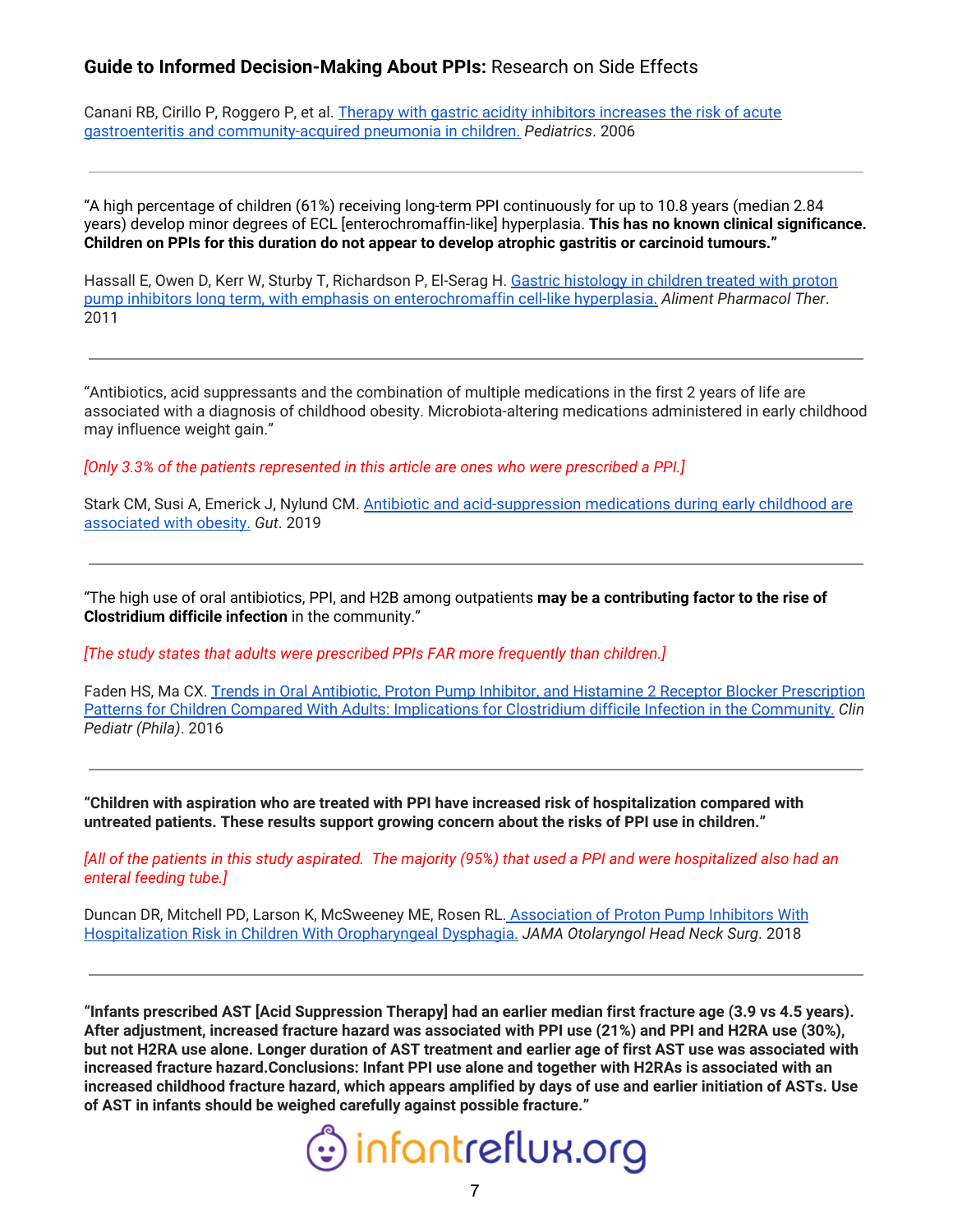[This article studied children who were prescribed acid suppressing drugs prior to age 1. It indicates that children may be more susceptible to fractures later in life. It is important to remember, however, that correlation does not prove causation. It is also worth noting that the research isn't saying kids who took PPIs get fractures, while kids who didn't take PPIs do not. It's saying that fractures may be more likely to occur 6 months earlier than they *otherwise might have.]*

Malchodi L, Wagner K, Susi A, Gorman G, Hisle-Gorman E. Early Acid [Suppression](https://pubmed.ncbi.nlm.nih.gov/31175146-early-acid-suppression-therapy-exposure-and-fracture-in-young-children/) Therapy Exposure and Fracture in Young [Children.](https://pubmed.ncbi.nlm.nih.gov/31175146-early-acid-suppression-therapy-exposure-and-fracture-in-young-children/) *Pediatrics*. 2019

**"Allergic diseases are prevalent in childhood. Early exposure to medications that can alter the microbiome, including acid-suppressive medications and antibiotics, may influence the likelihood of allergy...This study found associations between the use of acid-suppressive medications and antibiotics during the first 6 months of infancy and subsequent development of allergic disease. Acid-suppressive medications and antibiotics should be used during infancy only in situations of clear clinical benefit."**

[This article brings up an interesting connection between PPI use and allergic disorders, the highest of which was food allergy. It seems to fail to draw the connection between the fact that some of our children may need PPIs *BECAUSE of their allergies or intolerances, and the way those influence the production of acid.]*

Mitre E, Susi A, Kropp LE, Schwartz DJ, Gorman GH, Nylund CM. Association Between Use of [Acid-Suppressive](https://pubmed.ncbi.nlm.nih.gov/29610864-association-between-use-of-acid-suppressive-medications-and-antibiotics-during-infancy-and-allergic-diseases-in-early-childhood/) [Medications](https://pubmed.ncbi.nlm.nih.gov/29610864-association-between-use-of-acid-suppressive-medications-and-antibiotics-during-infancy-and-allergic-diseases-in-early-childhood/) and Antibiotics During Infancy and Allergic Diseases in Early Childhood. *JAMA Pediatr*. 2018

"The use of a PPI is a risk factor for ultra-late onset of Group B Streptococcus meningitis. The use of PPI in infants should be closely monitored in the light of changes in the gut microbiota, in the oropharyngeal and of the respiratory tract colonization, potentially with pathogenic flora."

*[This article is about one specific nine-month old child, not a large-scale study.]*

Bîrluțiu V, Luca CM, Bîrluțiu RM. Streptococcus agalactiae [meningoencephalitis](https://pubmed.ncbi.nlm.nih.gov/29390957-streptococcus-agalactiae-meningoencephalitis-associated-with-gastroesophageal-reflux-disease-and-chronic-proton-pump-inhibitors-use-in-a-9-month-old-infant-a-case-report/) associated with [gastroesophageal](https://pubmed.ncbi.nlm.nih.gov/29390957-streptococcus-agalactiae-meningoencephalitis-associated-with-gastroesophageal-reflux-disease-and-chronic-proton-pump-inhibitors-use-in-a-9-month-old-infant-a-case-report/) reflux disease and chronic proton pump inhibitors use, in a 9 month-old infant: a case report. *BMC Pediatr*. 2018

"Data on children (aged 0-18 years) first dispensed esomeprazole, other PPIs or H2RAs between September 2008 and August 2011 was obtained from the Dutch PHARMO Database Network. In total, 504 (2%) children were hospitalized for 762 predefined events: gastroenteritis (246); convulsion/seizure (200); pneumonia (154); failure to thrive (119); acute interstitial nephritis (19); thrombocytopenia (23); and angioneurotic edema (1). **Hospitalization rates for predefined outcomes were low and mostly similar in pediatric first-time users of PPIs and of H2RAs."**

Houben E, Johansson S, Nagy P, Penning-van Beest FJA, Kuipers EJ, Herings RMC. [Observational](https://pubmed.ncbi.nlm.nih.gov/29149805-observational-cohort-study-safety-outcomes-in-children-using-proton-pump-inhibitors-or-histamine-2-receptor-antagonists/) cohort study: safety outcomes in children using proton pump inhibitors or histamine-2 receptor [antagonists.](https://pubmed.ncbi.nlm.nih.gov/29149805-observational-cohort-study-safety-outcomes-in-children-using-proton-pump-inhibitors-or-histamine-2-receptor-antagonists/) *Curr Med Res Opin*. 2018